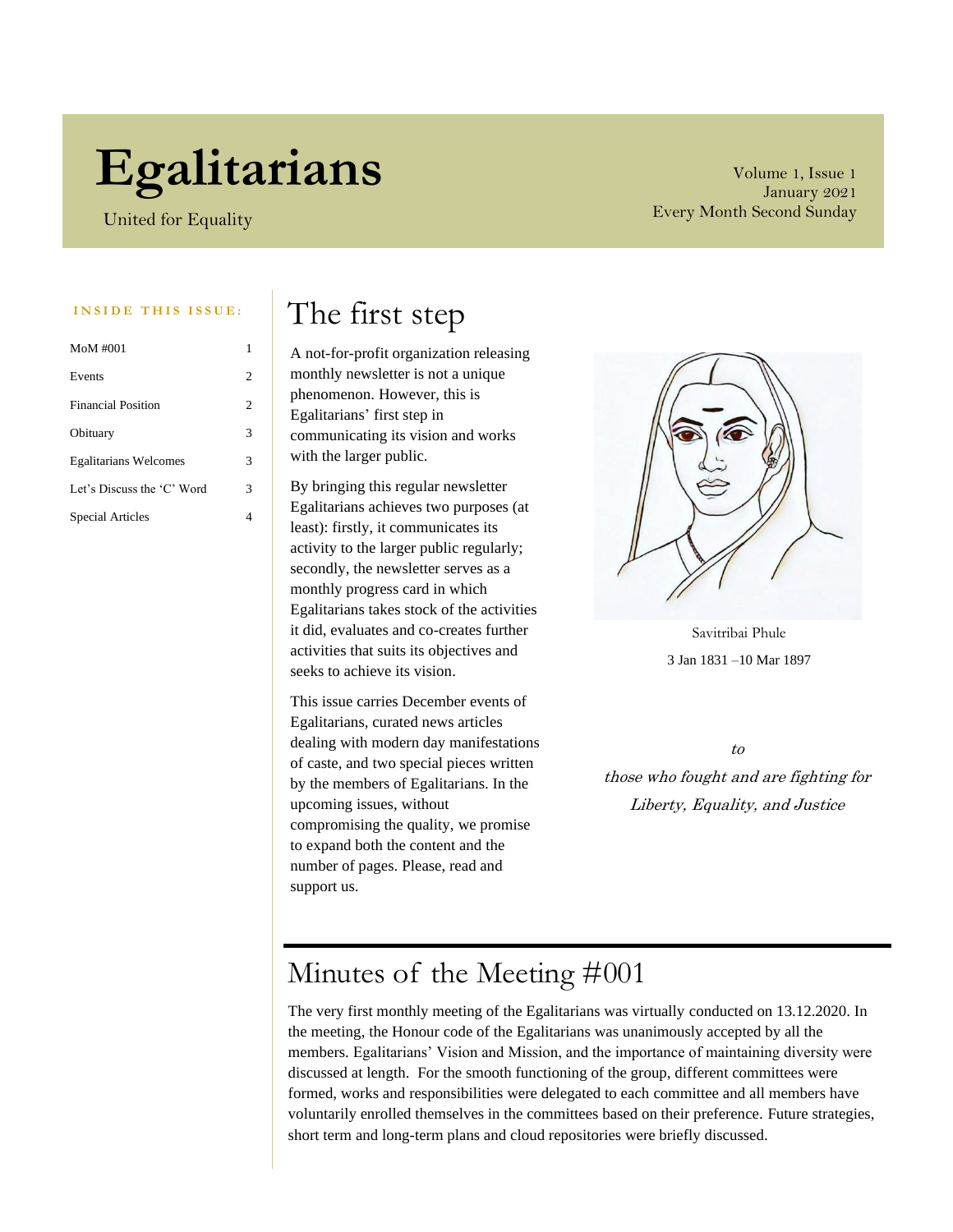### Major Events in December

- An RTI seeking beneficiary details of Dr. Muthulakshmi Reddy Ninaivu Inter Caste Marriage assistance scheme was filed on 8<sup>th</sup> of December 2020. The application was transferred to the Commissionerate of Social Welfare (GoTN) on 16.12.2020.
- Between 30<sup>th</sup> and 31<sup>st</sup> December 2020 four different RTIs seeking Caste diversity details in Tamil Nadu Police Department, beneficiary details of Dr. Ambedkar Scheme for Social Integration through Inter-Caste Marriages, temple-wise property details from the Tamil Nadu Hindu Religious and Charitable Endowments Department, and the number of appeals pending before the Tamil Nadu State Information Commission (TNSIC) and the details of instances in which the TNSIC imposed penalty under the RTI act in the past one year, were filed by the Egalitarians.
- On 28<sup>th</sup> of December it was unanimously decided, through electronic voting, to have "*United for Equality"* as a tagline for our group.
- On 31st December our domain name www.egalitarians.in was registered.

## Financial Position

| Donations (as on 31 Dec 2020)   | : Rs. $15000/-$    |
|---------------------------------|--------------------|
| Donor                           | : Mr Ramasamy      |
| Expenditure (as on 31 Dec 2020) | : Rs. $14683.92/-$ |
| Balance (as on 31 Dec 2020)     | : Rs. $317/-$      |

Bank Account Details

| <b>Bank</b>    | : Axis Bank                     |
|----------------|---------------------------------|
|                | Account number: 913010045380268 |
| Account type   | : Savings Account               |
| <b>IFSC</b>    | : UTIB0001449                   |
| Account holder | : Manoj K G                     |
| Mobile number  | : 8851583097                    |

*We accept donations*

*Five RTI applications filed in December*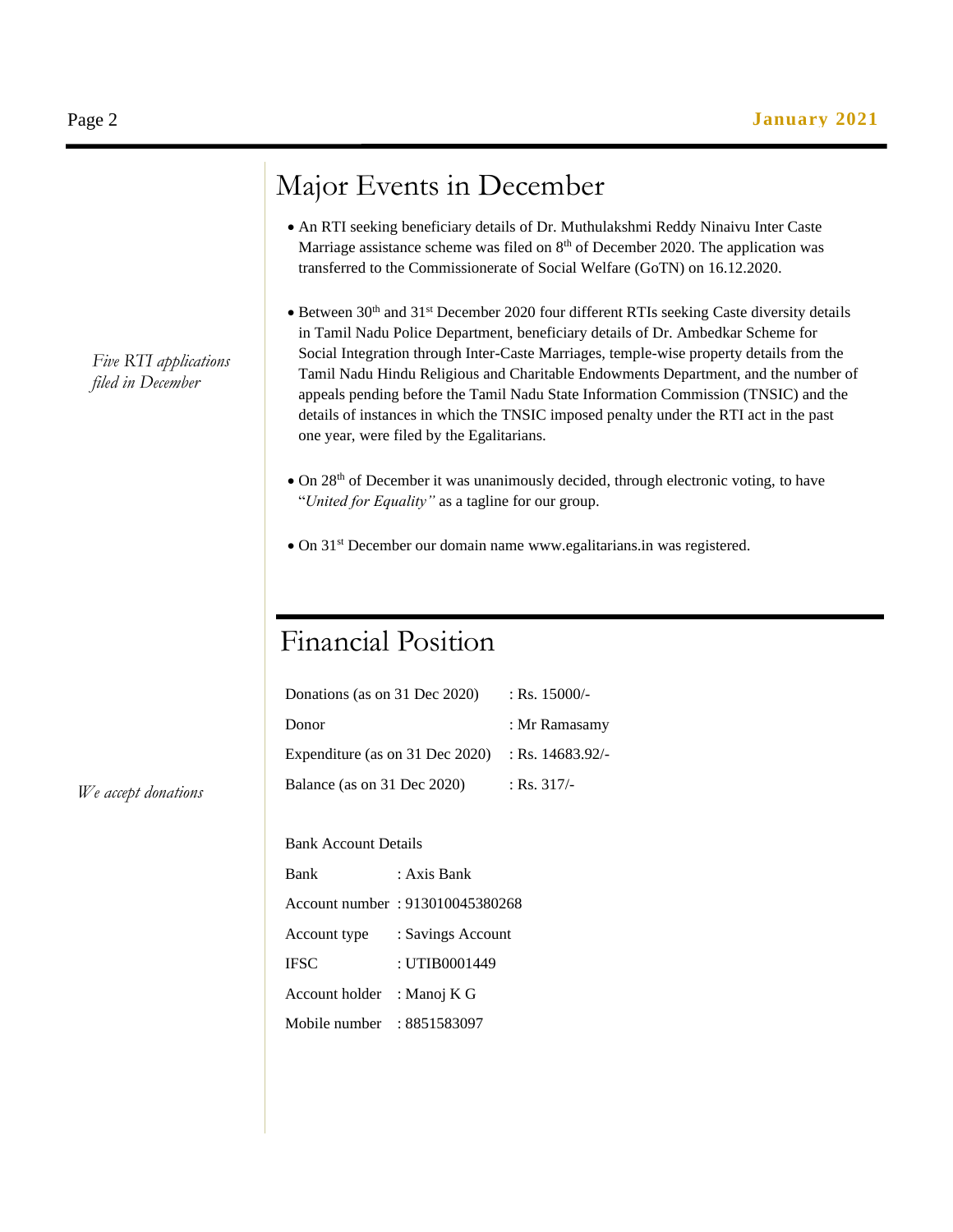#### **January 2021** Page 3

### Obituary

I

Egalitarians mourn the sad demise of its member EG Gokul Prasath, P. Despite his brief association with Egalitarians he remained deeply committed to the group's vision and growth. Our deepest condolences to his friends and family. May his soul rest in peace.



EG Gokul Prasath 28.08.1997 to 23.12.2020

#### Egalitarians Welcomes 28.08.1997 to  $2\text{S}$

Three new members have joined us last month. This makes our total strength twelve. We are growing. However, group diversity in terms of gender and region remains a concern for us.





#### Let's Discuss the 'C' Word – Op-Eds on Caste

- Researchers *Naveen Bharti, Deepak Malghan,* and *Andaleep Rahman* are empirically showing the extend of caste based social segregation in a village in Karnataka. They argue that the intra-village segregation in that village is "*greater than the local black-white segregation in the American South*". Published in – the *scroll.in* (25<sup>th</sup> Nov). <u>Read here</u>.
- Historian *Faisal Devji* argues that studying the history of Indian and Pakistan through the lens of caste does allow one to see history anew. He uses caste as the 'subject of analysis' to study Indo-Pak history rather than using it as an 'object of analysis'. Published in – *The Indian Express* (27<sup>th</sup> Dec)[. Read here.](https://indianexpress.com/article/opinion/columns/seeing-india-pakistan-history-through-the-lens-of-caste/)

*We are twelve and growing.*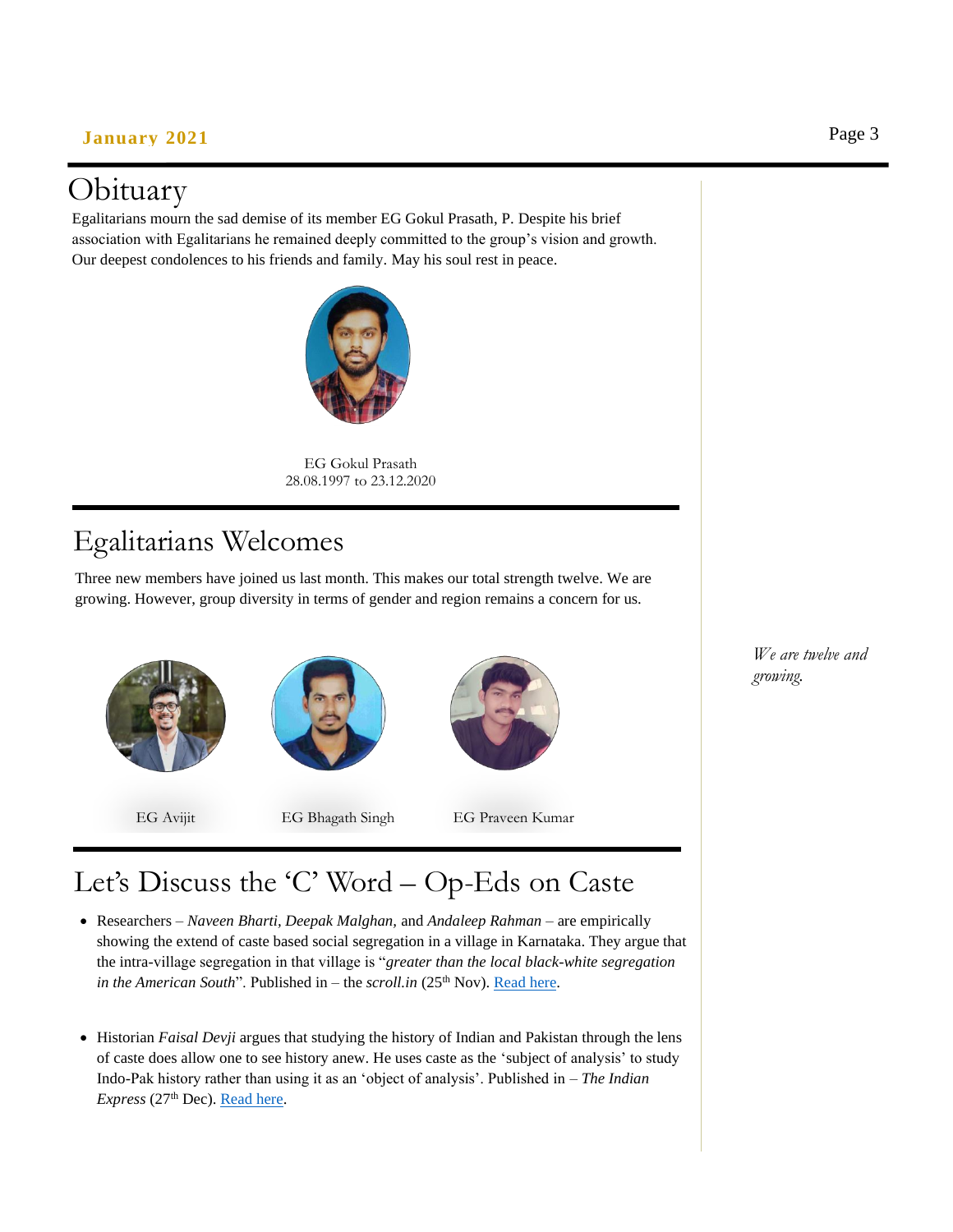#### *நீங்க என்ன சாதி*

#### *EG Vignesh M*

*நான் ஏழாவது படிக்தகயில் அது நடந்ைது. என்னுதடய வீட்டிற்கு என் நண்பன் சுப்ைமணிதய (பபயர் மாற்றப்பட்டுள்ளது) அதழத்திருந்தைன். என்தனப்தபாைதவ*  குட்டையான ஆனால் மாநிறமான *12 வயது நண்பன். சுப்ரமணி வந்தபிறகு என்னெ*ன்ன *விதளயாடைாம், என்பனன்ன சாப்பிடைாம் என்று திட்டம் தீட்டிக்பகாண்டிருந்தைாம் நானும் என் இன்பனாரு நண்பன் கார்த்திக்கும்.*

*அப்தபாதும் நாங்கள் வாடதக வீட்டில்ைான் குடியிருந்தைாம். நான், அப்பா, அம்மா, ைம்பி மற்றும் அப்பாயி. அப்தபாது என் அப்பாயி மாமியாருக்கான மிடுக்குடனும்,*  தோரணையுடனும் இருந்த காலகட்டம். அந்த வயதிலும் அவர் சொல் வீட்டின் முக்கிய *முடிவுகளின் தபாது பரிசீலிக்கப்படும் அளவுக்கு உயர்ந்திருந்ைது. ஒரு பபண் ைன் ஆைவத்தைக் கூட இன்பனாரு பபண்ணின் அழுதகயின் மீதை கட்டதமக்கிறாள். பபண்கள் பைவீனமானவர்கள் என ஒரு பபண்தை வலுவாக நம்புவைால் அன்றி தவபறன்ன காைைம் இருக்கமுடியும் இைற்கு.* 

*இவ்வாறாக இருக்க சுப்ைமணி மதியம் தபாை என் வீட்டிற்கு வந்ைான். அப்தபாது என் அப்பாயிடமிருந்து அவன் எதிர்பகாண்ட ஒரு வினா என்தன பைற்றமதடயச் பசய்ைது. ஆனால் அந்ை காைகட்டத்தில் (ஏன் இப்தபாதும் சரி) அந்ை வினா பபாதுப்புத்தியில் கைந்துவிட்ட ஒரு விடயம்.*

*"நீங்க என்ன ஜ(ச)னம்?"*

Back Page Story Headline *உனக்பகன்ன ப்பாயி. அவன் என் ப்ைண்டு" என எதிர்விதனயாற்றிதனன். என்பதை அந்ை தகள்வி. அந்ை தகள்வி அவனுக்கு பழகிப்தபானபைன்று அவனின் இயல்புநிதை மாறாை முகத்தில் பைரிந்ைது. ஆனால் எனக்கு அப்படியல்ை. என்தன நிதைகுதைய தவத்ைது அந்ை தகள்வி. உடனடியாக இந்ை பைற்றத்தைப் தபாக்க, அவனின் பாதுகாப்பின்தமதய உதடத்பைறிய, என் அப்பாயிடம் சீறிதனன். "யாைா இருந்ை* 

*இதுைான் சாதிய வன்மத்திற்கு எதிைான என் முைல் குைல். 90-களின் குழந்தைகளாக இருக்கும்பட்சத்தில் இதைப் படிக்கும் ஒவ்பவாருவரும் இதை தபான்ற ஒரு நிகழ்தவ சந்தித்திருப்பீர்கள். என் இடத்திதைா இல்தை என் நண்பன் சுப்ைமணி இடத்திதைா இருந்திருப்பீர்கள். ஆனால் அப்தபாது எனக்கு சாதிதயப் பற்றிய பபரிய புரிைல்கள் இல்தை. ஆனால் என்னுதடய நட்பபனும் விழுமியம் என்தன அன்று தபசத் தூண்டியது. என் நண்பன் பக்கம் நிற்கத்தூண்டியது. குழந்தைகள் மனதில் நச்சு விதைக்கப்படாதவரை அவர்களின் சுயம்பு நஞ்சாவதில்தை.* 

*" யாரின்*

*தககளுக்குள்ளும் அழாமல் ைஞ்சமதடயும் மழதையிடம் சமத்துவம் படிப்தபாம்." என்ற வரிகள்ைான் நிதனவில் நிழைாடுகின்றன.*

*குழந்தைகள் மனதில் நச்சு விதைக்கப்படாைவதை அவர்களின் சுயம்பு நஞ்சாவதில்தை.*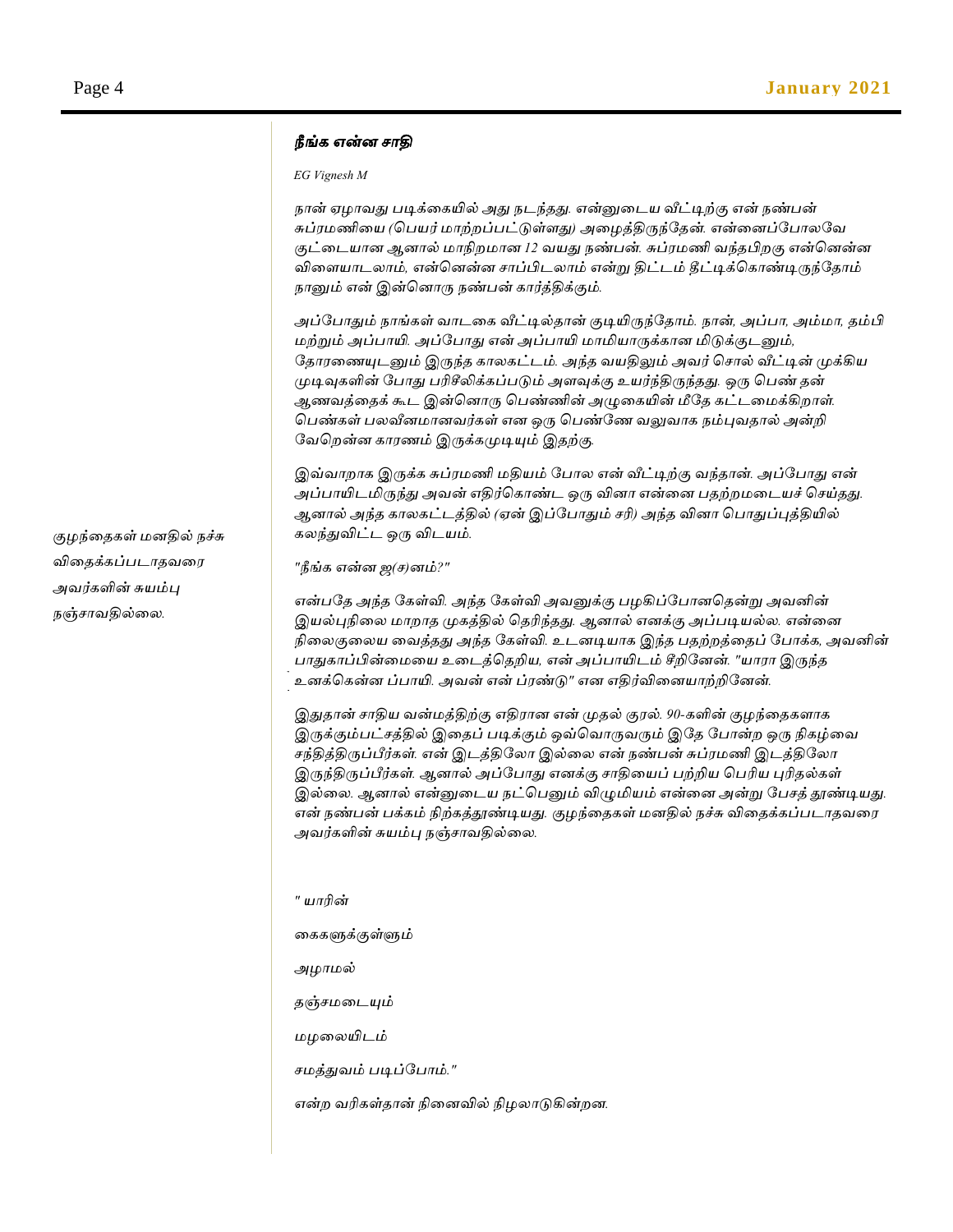#### **January 2021** Page 5

*பட்டப்படிப்பிற்கு பிறகு நானும் நண்பன் அன்புவும் டாக்டர் அம்தபத்கர், அவரின் புத்ைகங்கள், சாதிய ஏற்றத்ைாழ்வு, சாதிய வன்மம், சாதிய பாகுபாடு என நிதறய விவாதித்தைாம்.*

*சாதி பற்றி நிதறய வினாக்கள், ஐயங்கள், புரிைல்கள் எனக்கு ஏற்பட்ட காைகட்டம் இது. இக்காைகட்டத்தில் சமத்துவம், சமைர்மம், மனிைம், சமூகநீதி தபான்ற விழுமியங்களின்பால் தீராத காதல் கொண்டேன்*.

*பைாடர்ந்து சாதி பற்றி சக நண்பர்களுடன் விவாதிப்பது, நண்பர்களின் சாதிய எதிர்ப்பு பற்றிய ஐயங்களுக்கு என்னால் இயன்ற அளவு பைளிவு ைருவது என என் பணி பைாடர்ந்ைது.என் புரிைல்கதள விவாதிப்பைன் மூைம் அவற்தற ஒரு சமூக பங்களிப்பாக எண்ணிதனன்.*

*ஆனால் என்னுள் ஒரு இயைாதமதய உைர்ந்தைன். நிறறய தபசிவிட்தடாம். பசயலில் எப்தபாது காண்பிப்பது? என்ற வினாதவ என் மனசாட்சி எழுப்ப அவ்வினா என்தனத் துரத்தியவண்ணம் இருந்தது*.

*அப்தபாது என்தன அவ்வினாவிடமிருந்து காப்பாற்றியது Egalitarians அதமப்பு. என்தனப்தபால் விழுமியங்கதளப் பற்றிக்பகாண்டு பசயைாற்றத்துடிக்கும் பை இதளஞர்களின் புகலிடமாய் Egalitarians இருக்கிறது.*

*சங்கம் தவத்து சாதி வளர்க்கும் இந்ை காைத்தில் சாதியற்ற சமூகத்தை உருவாக்குவைற்கான ஒரு கூட்டதமப்பு Egalitarians.*

*பபயருக்தகற்றாற்தபால் இது ஒரு ைதைதமயற்ற, சமத்துவ அதமப்பு. அதமப்பின் உறுப்பினர்கள் ஒவ்பவாருவரும் சம உரிதம, பபாறுப்பு, மற்றும் சலுதகக்கு உரித்ைானவதை.*

*இவ்வதமப்பின் மூைமாக என் சமூக பங்களிப்பிதன ஆற்ற, என் புரிைல்கதள பட்தட தீட்ட, என் இயைாதமதயப் தபாக்கிக் பகாள்ள விதழகிதறன்.* 

#### The Best Answer from the North East

*EG Karthik R*

This is my fourth year in the North East. I moved in here, in 2017 for my higher studies. Since then, I was curious to learn about the indigenous people (Adivasi's) of the North East. It was August  $17<sup>th</sup>$ , 2019, Ken Lyngkhoi (name changed), one of my friends from Meghalaya, and I were in a serious conversation during our lunch. I asked him, what does he think about casteless society?

To which he replied, "I am wearing jeans and shoes in the college though I belong to a tribal community. Only then, people treat me equally. Otherwise I will be doomed in society. Teasing tribal for who they are is still very common in society. I say that I belong to a tribal community. But who has given this status to me? Once I go to my village, I belong to an animal community not a tribal community. There I wear and eat whatever I get from the forest. People like me have to live with hesitation and fear of being judged for who we are. Until the day comes when every human treats his/her fellow human being Equally, people like me will go through what I go through. But I hope that day comes soon. And remember, all of us belong to the animal kingdom. We all respire the same oxygen as other animal does".

*சங்கம் தவத்து சாதி வளர்க்கும் இந்ை காைத்தில் சாதியற்ற சமூகத்தை உருவாக்குவைற்கான ஒரு கூட்டதமப்பு Egalitarians.*